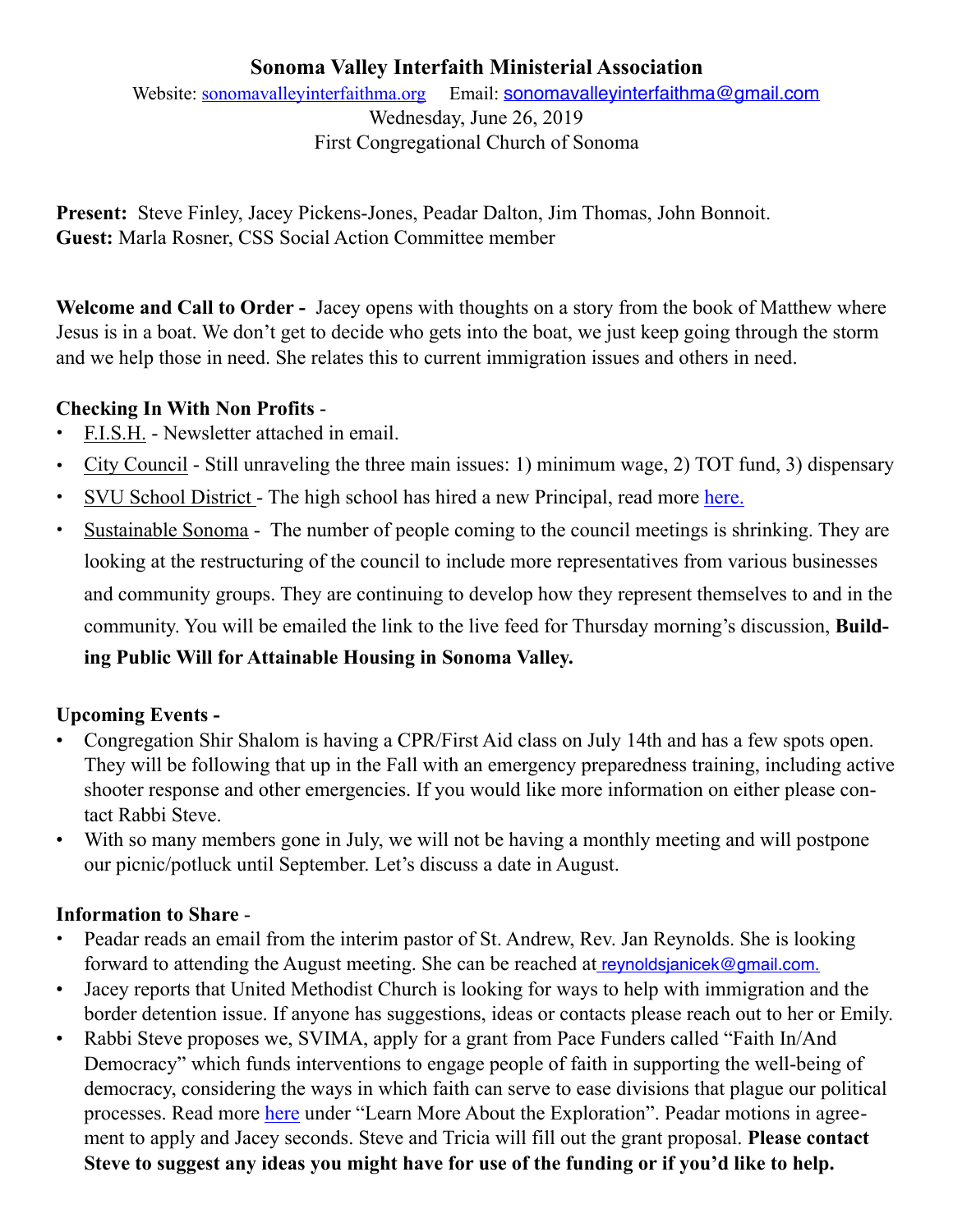## **Guest - Marla Rosner**

-Marla is a member of Congregation Shir Shalom and is on the CSS Social Action Committee. The Social Action Committee has been active for a year and has been looking for project ideas. They have invited guests of various congregations and community groups including Juan Hernandez, Executive Director of La Luz. He suggested they can help by: 1. raising awareness of the issue of the bifurcated communities in the town of Sonoma, i.e., the low-income Latino community and the upscale tourists and other residents. 2. raise awareness of the housing crisis and the impact on the Latino community.

-As an outgrowth of Juan's proposal and their following discussion, the CSS Social Action Committee would like to hold an event in the Fall about housing in Sonoma, inviting the various congregations represented by The Sonoma Valley Interfaith Ministerial Association, plus the general public, to join us in learning about:

 1. The agencies and decision-making groups involved in housing planning in Sonoma County and the town of Sonoma as well as whether and how the Springs can or cannot have an impact on decision making.

2. The current initiatives underway to expand affordable housing and rentals in Sonoma.

- 3. Obstacles to expanding affordable housing.
- 4. The opportunities to influencing the expansion of affordable housing.

They see Supervisor Gorin being the right person to conduct a presentation and would potentially want to involve a panel as well including the City Council. They believe the right group to win her attention and garner the best attendance is The Sonoma Valley Interfaith Ministerial Association.

-If your community/congregation has a Social Action group or other members who are working on affordable housing, please contact Marla in order to join forces and share ideas. She can be reached at [mrosner@instillleadership.com](mailto:mrosner@instillleadership.com)

-Jacey reports that UM has a Social Action Team working on the same issue and she will send contact information to Marla.

-Jim reports that Trinity has tried in the past to propose tiny homes on their property but has received push back from the planning dept.

-Steve believes that FCC is also considering using their property for some type of housing.

-John previously worked for the city and offered much insight to the road blocks involved in building and maintaining affordable housing of any kind.

-Peadar suggests once we come up with a plan or forum date we can choose one weekend to share the event and encourage attendance from all of our congregations during services.Peadar also suggests we try defining "affordable housing", can someone give us an accurate definition of what that means for the community?

-Steve suggests the Pace grant could help support the housing event.